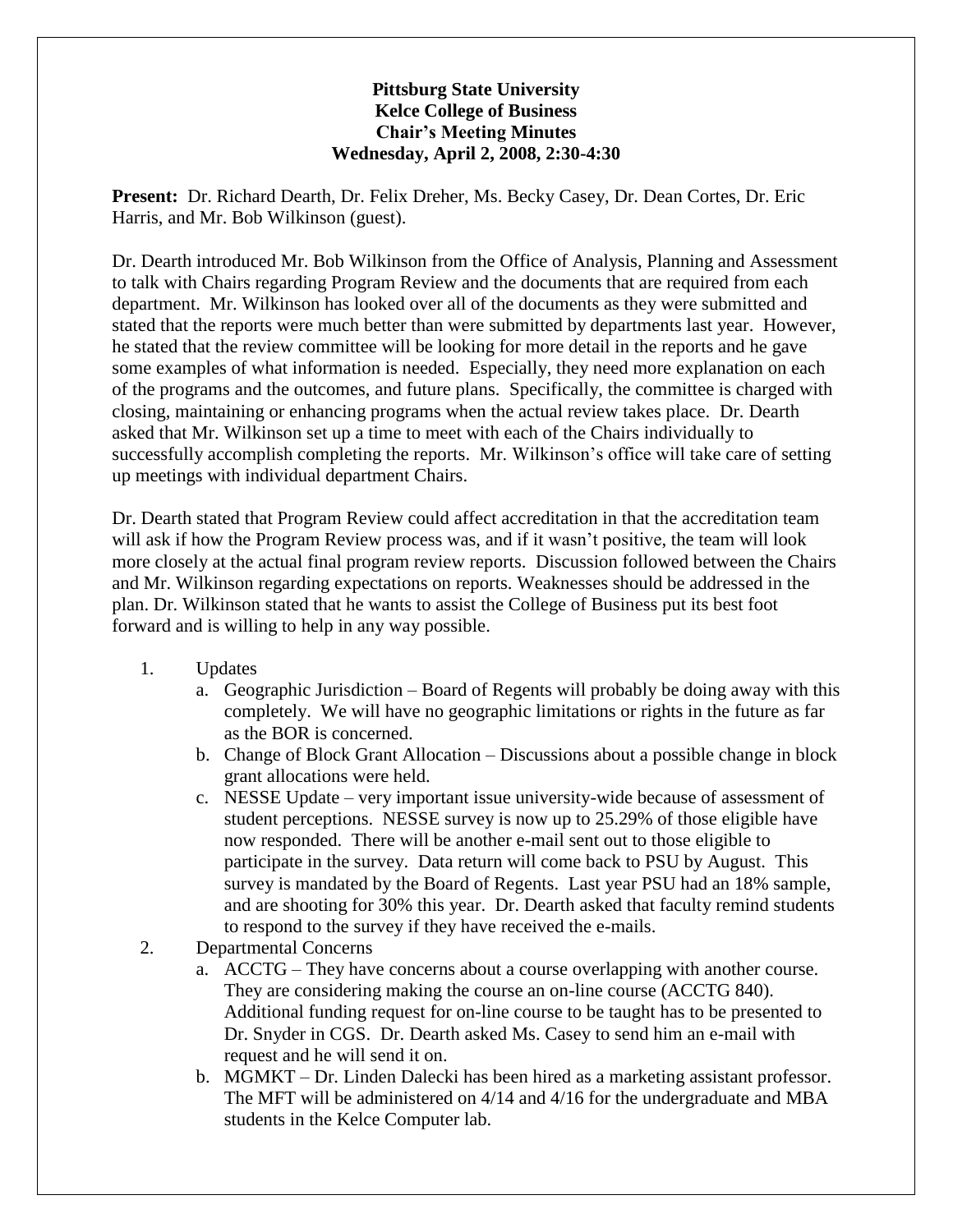- c. CSIS The cabinet makers have been in to see about making the display case for CSIS. It will probably be completed sometime this summer.
- d. ECON The display case is ready. They will be placing faculty photos in the display case. They are still on track for hiring the new position which has now closed. The committee will be meeting to review applicants. Discussed costs associated with hiring an international candidate.
- 3. Discussion Items
	- a. PickaProf.com this has caused a great deal of concern in higher education and the university. Apparently this company is requesting information from universities about courses, professors and the grade distribution in each of their classes and then making this information available to students. PSU may decide to post this information for free rather than "giving" it to this company to sell. Dr. Dearth asked Chairs to discuss this matter with their faculty to get feedback. Dr. Dearth stated that there are a lot of ramifications involved with giving out this information – tenure concerns, promotions, teaching evaluations, etc.
	- b. *Paul Simon Award Reception* (3:00-4:30) and *Kelce Scholars Outstanding Senior Reception* (3:30-4:30) are scheduled on April  $7<sup>th</sup>$  at almost the same time in the Overman Student Center. Dr. Dearth encouraged as many Kelce faculty members as possible to attend this reception to recognize the Kelce "high achievers".
	- c. Tuition Increase will probably take affect this year. The possible increase will be 5.9%. Currently it is anticipated that PSU will need at least a 7% increase in tuition to meet costs next academic year. It is anticipated that there will be cuts to make up for the shortfall.
	- d. Talking Points Dr. Dearth distributed the one copy of the "Talking Points" to the Chairs to review. Copies of this booklet will be distributed to all departments eventually. It contains information readily available to talk with visitors, prospective students, etc. about, and updates will be added regularly to the binders.
	- e. Evaluation of writing Dr. Donn Judd collected a series of written projects from a variety of sources last year to establish a base-line for writing evaluation, and is attempting to collect this information again this year. Dr. Dearth would like to have a good representation from the Business College on submitting written projects. Dr. Judd needs the projects right away.
	- f. Summer Teaching Enhancement Grants results were distributed. No one from the College of Business received one of these grants for SU 2008. Dr. Dearth has discovered that in the last 10 years the College of Business has received very few of these grants. This distribution of Summer Teaching Enhancement grants should not be distributed to Department Faculty, but Dr. Dearth wanted Chairs to be aware of the distribution of the grants.
	- g. Summer budget Dr. Dearth asked the Chairs to look over the summer budget as was distributed and give any corrections/changes to him ASAP.
	- h. Projections of High School Graduates–*Knocking at the College Door* as prepared by the Western Interstate Commission for Higher Education was distributed to the Chairs for discussion. This is a very interesting report with Kansas expecting to be losing 10% or more of high school grads, and Arkansas increasing their percentages.
	- i. Verification of Appointments was discussed again. The issue will be with the process of replacing the Accounting Instructor. Chairs should look over and point out any obvious problems to Dr. Dearth.
	- j. Grade distribution was distributed for  $D \& F$  down slips.